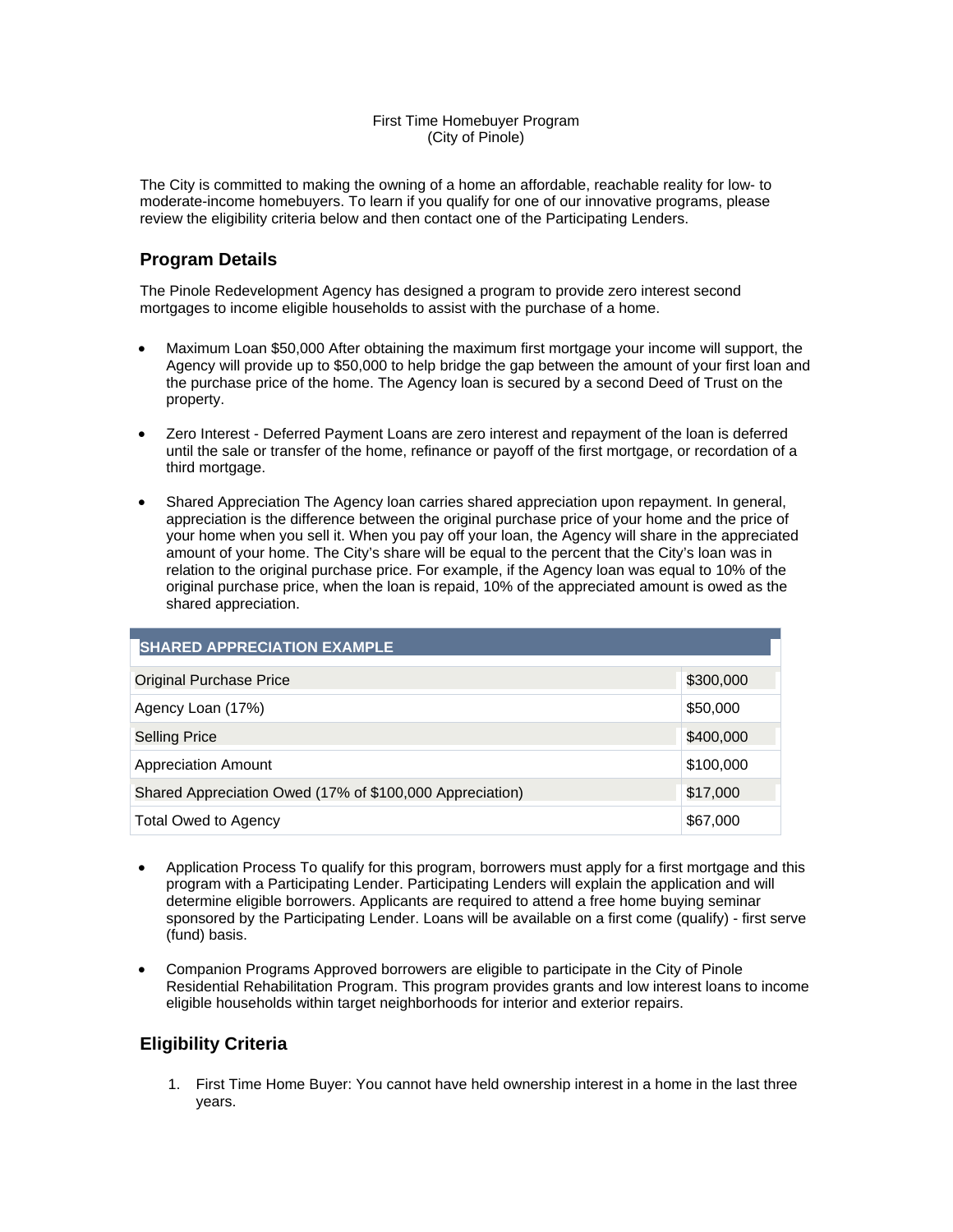- 2. Owner Occupied: The home must be your principal place of residence and cannot be leased or rented during the term of the Agency loan.
- 3. Target Areas: The home must be located within one of the one of the Eligible Locations.
- 4. Buyer Requirements: Borrowers must be able to pay a minimum of 3% of their own funds toward the purchase and must retain funds for reserves as required by a Participating Lender. Borrowers must apply for and be able to qualify for the maximum first mortgage possible through one of the Participating Lenders.
- 5. Maximum Income: The household maximum qualifying incomes are revised annually and are as follows:

| <b>MAXIMUM ANNUAL GROSS INCOME</b> |                            |  |
|------------------------------------|----------------------------|--|
| <b>Household Size</b>              | <b>Annual Gross Income</b> |  |
|                                    | \$70,400                   |  |
| 2                                  | \$80,500                   |  |
| 3                                  | \$90,500                   |  |
| 4                                  | \$100,600                  |  |
| 5                                  | \$108,600                  |  |
| 6                                  | \$116,700                  |  |
| 7                                  | \$124,700                  |  |
| 8                                  | \$132,800                  |  |

## **Frequently Asked Questions**

• **How do I apply?** 

To apply for one of the programs you need to contact a participating lender and request an application for a first mortgage loan. The lender will determine your eligibility for the City of Pinole First Time Home Buyer Program.

- **Do I find a home before I apply for a loan?**  It is best to get pre-qualified by a lender before you look for a home. Having loan approval will save you time by allowing you to look for homes that you know you are qualified to purchase.
- **How long does it take to get qualified for a loan?**  The process takes from 7 to 30 days depending on the amount of documentation the lender needs to verify income and debts of the borrower.
- **Do I qualify for the program if I have bad credit?**  If you pass the credit standards of the first mortgage lender you will qualify for the Pinole programs.
- **Is the City of Pinole program a grant or a loan?**  Our programs are loans not grants. You do not make a monthly payment but you will have to pay us back when you transfer ownership, refinance the loan, or no longer use the home as your principal residence.
- **What if I stay in the home until my first mortgage is paid up to 30 years?**  Our loan will be due when you pay off your first mortgage.
- We do not keep listings of homes for sale through our office. Pinole has very few new construction • **Do you have a list of homes that are for sale?**